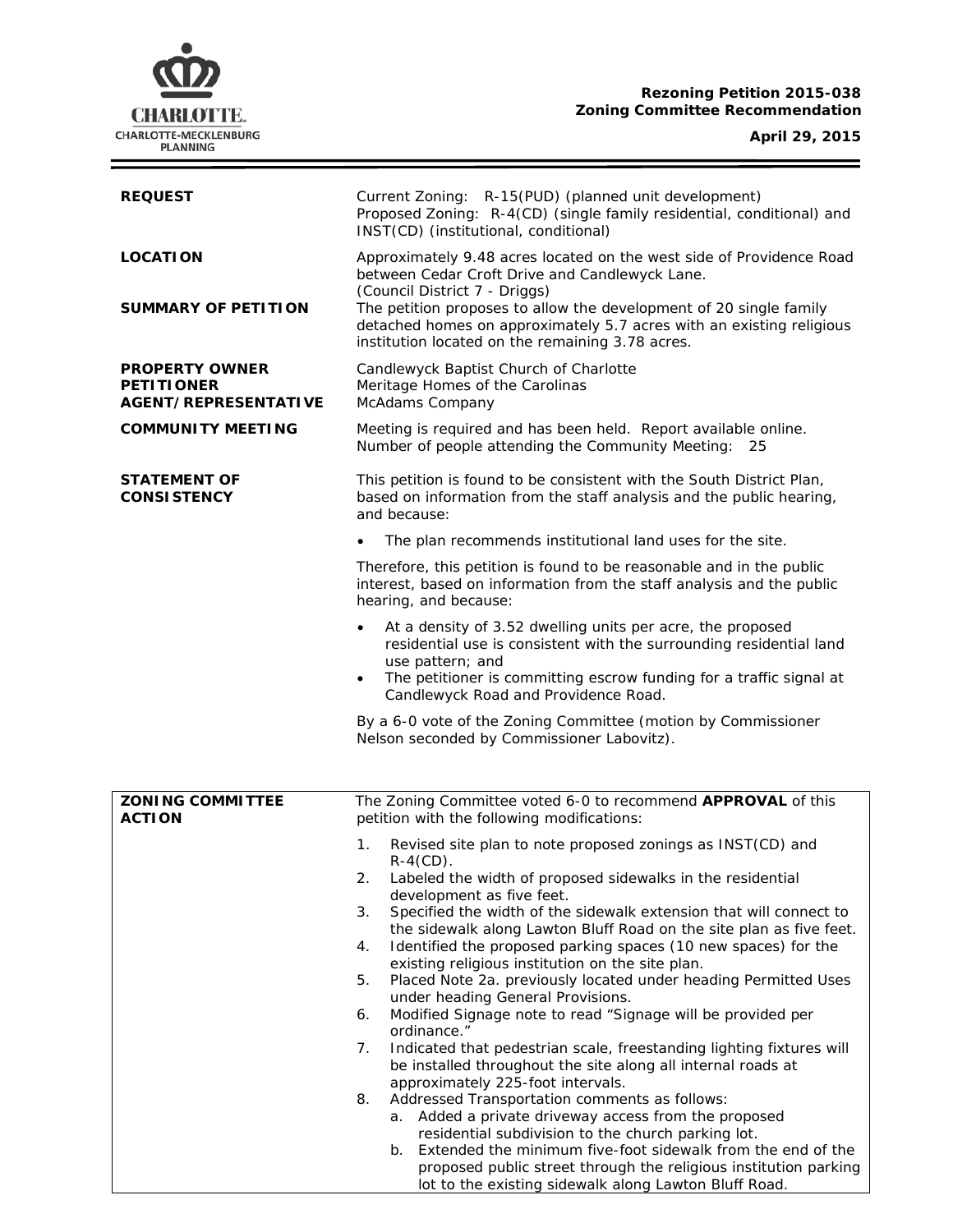|                         | 9.                                                                                                                                                                                                                                                                                                                    |                                                                          | Added a note pertaining to installation of a traffic signal at the     |  |  |
|-------------------------|-----------------------------------------------------------------------------------------------------------------------------------------------------------------------------------------------------------------------------------------------------------------------------------------------------------------------|--------------------------------------------------------------------------|------------------------------------------------------------------------|--|--|
|                         |                                                                                                                                                                                                                                                                                                                       |                                                                          | intersection of Candlewyck Lane and Providence Road to the site        |  |  |
|                         |                                                                                                                                                                                                                                                                                                                       |                                                                          | plan. The note reads as follows:                                       |  |  |
|                         |                                                                                                                                                                                                                                                                                                                       |                                                                          | "Petitioner, if Petitioner purchases the property, agrees to           |  |  |
|                         |                                                                                                                                                                                                                                                                                                                       |                                                                          | deposit Eighty-Five Thousand Dollars (\$85,000) (the "Traffic          |  |  |
|                         |                                                                                                                                                                                                                                                                                                                       |                                                                          | Signal Deposit") into an escrow account held by an escrow              |  |  |
|                         |                                                                                                                                                                                                                                                                                                                       |                                                                          | agent of Petitioner's choosing when the site plan/construction         |  |  |
|                         |                                                                                                                                                                                                                                                                                                                       |                                                                          | plans are approved. If CDOT/NCDOT determines (by written               |  |  |
|                         |                                                                                                                                                                                                                                                                                                                       |                                                                          | notification delivered to Petitioner) within two (2) years after       |  |  |
|                         |                                                                                                                                                                                                                                                                                                                       |                                                                          | approval of the Subdivision Plans that a traffic signal is justified   |  |  |
|                         |                                                                                                                                                                                                                                                                                                                       |                                                                          | at the intersection of Candlewyck Lane and Providence Road             |  |  |
|                         |                                                                                                                                                                                                                                                                                                                       |                                                                          | (the "Intersection") based on a traffic impact analysis with           |  |  |
|                         |                                                                                                                                                                                                                                                                                                                       |                                                                          |                                                                        |  |  |
|                         | standards consistent with those used by CDOT/NCDOT for road<br>intersections within the same classification as the Intersection,                                                                                                                                                                                      |                                                                          |                                                                        |  |  |
|                         |                                                                                                                                                                                                                                                                                                                       |                                                                          |                                                                        |  |  |
|                         | then the escrow agent shall deliver the Traffic Signal Deposit to<br>CDOT/NCDOT, which shall be used by CDOT/NCDOT to install a<br>traffic signal at the Intersection pursuant to a signal installation<br>agreement between Petitioner and CDOT/NCDOT. If<br>CDOT/NCDOT fails to make such determination within such |                                                                          |                                                                        |  |  |
|                         |                                                                                                                                                                                                                                                                                                                       |                                                                          |                                                                        |  |  |
|                         |                                                                                                                                                                                                                                                                                                                       |                                                                          |                                                                        |  |  |
|                         |                                                                                                                                                                                                                                                                                                                       |                                                                          |                                                                        |  |  |
|                         |                                                                                                                                                                                                                                                                                                                       |                                                                          |                                                                        |  |  |
|                         |                                                                                                                                                                                                                                                                                                                       |                                                                          | 2-year period, then CDOT/NCDOT shall return the Traffic Signal         |  |  |
|                         |                                                                                                                                                                                                                                                                                                                       | Deposit to Petitioner."                                                  |                                                                        |  |  |
|                         |                                                                                                                                                                                                                                                                                                                       |                                                                          | 10. Added a note indicating a ten-foot landscape easement where        |  |  |
|                         | existing vegetation will remain where feasible, and if cleared                                                                                                                                                                                                                                                        |                                                                          |                                                                        |  |  |
|                         |                                                                                                                                                                                                                                                                                                                       |                                                                          | additional landscaping will be installed to provide a buffer.          |  |  |
|                         |                                                                                                                                                                                                                                                                                                                       |                                                                          | Proposed landscape easement is shown along the rear property           |  |  |
|                         |                                                                                                                                                                                                                                                                                                                       | lines of proposed Lots 7-13.                                             |                                                                        |  |  |
|                         |                                                                                                                                                                                                                                                                                                                       |                                                                          | 11. Added a proposed speed hump in the existing church parking lot.    |  |  |
|                         |                                                                                                                                                                                                                                                                                                                       |                                                                          | 12. Shifted the proposed east/west road directly accessing Providence  |  |  |
|                         |                                                                                                                                                                                                                                                                                                                       | Road slightly to the north.                                              |                                                                        |  |  |
|                         |                                                                                                                                                                                                                                                                                                                       | 13. Reduced the proposed number of additional spaces in the church       |                                                                        |  |  |
|                         |                                                                                                                                                                                                                                                                                                                       | parking lot from 12 to 10.                                               |                                                                        |  |  |
|                         |                                                                                                                                                                                                                                                                                                                       |                                                                          |                                                                        |  |  |
| <b>VOTE</b>             | Motion/Second:<br>Yeas:                                                                                                                                                                                                                                                                                               |                                                                          | Nelson/Walker                                                          |  |  |
|                         |                                                                                                                                                                                                                                                                                                                       |                                                                          | Dodson, Eschert, Labovitz, Nelson, Sullivan, and                       |  |  |
|                         |                                                                                                                                                                                                                                                                                                                       |                                                                          | Walker                                                                 |  |  |
|                         | Nays:                                                                                                                                                                                                                                                                                                                 |                                                                          | None                                                                   |  |  |
|                         |                                                                                                                                                                                                                                                                                                                       | Absent:                                                                  | Ryan                                                                   |  |  |
|                         |                                                                                                                                                                                                                                                                                                                       | Recused:                                                                 | None                                                                   |  |  |
|                         |                                                                                                                                                                                                                                                                                                                       |                                                                          |                                                                        |  |  |
| <b>ZONING COMMITTEE</b> |                                                                                                                                                                                                                                                                                                                       |                                                                          | Staff presented this item to the Committee, along with the changes and |  |  |
| <b>DISCUSSION</b>       |                                                                                                                                                                                                                                                                                                                       |                                                                          | modifications made to the site plan. Staff presented a new note on the |  |  |
|                         |                                                                                                                                                                                                                                                                                                                       | revised site plan regarding a commitment provide funds for a new traffic |                                                                        |  |  |
|                         |                                                                                                                                                                                                                                                                                                                       | signal at Providence and Candlewyck Roads subject to certain conditions  |                                                                        |  |  |
|                         |                                                                                                                                                                                                                                                                                                                       |                                                                          | being met. There was no discussion of this request.                    |  |  |
| <b>STAFF OPINION</b>    |                                                                                                                                                                                                                                                                                                                       |                                                                          | Staff agrees with the recommendation of the Zoning Committee.          |  |  |
|                         |                                                                                                                                                                                                                                                                                                                       |                                                                          |                                                                        |  |  |
|                         |                                                                                                                                                                                                                                                                                                                       |                                                                          |                                                                        |  |  |

### **FINAL STAFF ANALYSIS (Pre-Hearing Analysis online at [www.rezoning.org\)](http://www.rezoning.org/)**

#### **PLANNING STAFF REVIEW**

# • **Background**

• The subject site was previously rezoned as part of an approximately 185-acre planned unit development project (rezoning petition 1975-006C) consisting of single family residential dwellings, multi-family residential units, a 10-acre religious institution site, a village center, a swim and tennis club, and other amenities including parks, a tot lot, a lake and open space. The rezoning currently under review consists of the acreage associated with the religious institution aforementioned.

### • **Proposed Request Details**

The site plan accompanying this petition contains the following provisions:

• Approximately 3.78 acres to accommodate an existing religious institution and associated parking in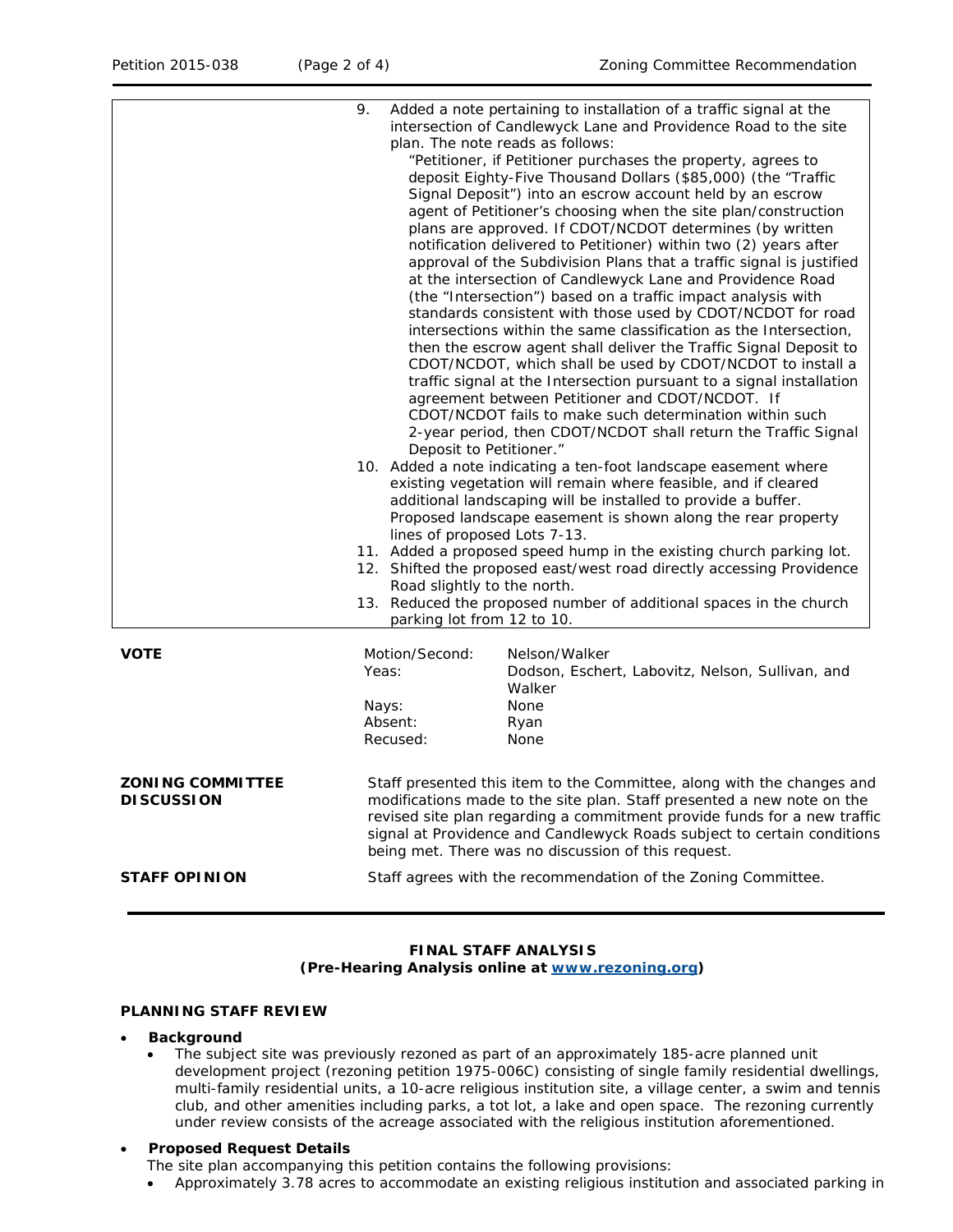INST(CD) (institutional, conditional) zoning.

- Addition of 10 parking spaces for the religious institution, increasing the number of parking spaces from 75 to 85, along with the installation of a speed hump in the parking lot
- Internal sidewalk extension/system connecting the proposed residential subdivision and religious institution to the existing sidewalk along Lawton Bluff Road.
- Approximately 5.7 acres with up to 20 single family detached residential lots at a density of 3.52 units per acre, in R-4(CD) (single family residential, conditional) zoning.
- Utilization of the cluster provision in the zoning ordinance.
- Minimum lot area for residential lots of 6,000 square feet.
- Maximum residential building height of 40 feet.
- New 50-foot wide internal street to accommodate proposed residential development.
- Dedication of 50 feet of right-of-way to the City of Charlotte for new streets.
- Proposed five-foot wide sidewalks and eight-foot planting strips along new internal streets.
- Proposed access point to residential project from Providence Road.
- Private driveway access (with speed hump) from proposed residential development to church parking lot.
- Tree save areas and common open space.
- Possible storm water management facility location.
- Proposed 24-foot wide Class "C" buffer between existing religious institution and proposed residential development, with the right to reduce the buffer by 25% with a wall, berm, or combination.
- Proposed ten-foot landscape easement along new Lots 7-13, with existing vegetation to remain where feasible. If cleared, additional landscaping will be installed to provide a buffer.
- Commitment to escrow funding (\$85,000) for a traffic signal at Candlewyck Road and Providence Road.
- **Public Plans and Policies**
	- The *South District Plan* (1993) recommends institutional uses on the subject site, as approved via rezoning petition 1975-006C.
	- The existing religious institution is consistent with the *South District* Plan, which recommends institutional on the entire 9.48 acres. The residential portion of the proposal is inconsistent with the plan.

**DEPARTMENT COMMENTS** (see full department reports online)

- **Charlotte Area Transit System:** No issues.
- **Charlotte Department of Neighborhood & Business Services:** No issues.
- **Transportation:** No issues.
	- **Vehicle Trip Generation:** Current Zoning: 640 trips per day. Proposed Zoning: 420 trips per day.
	- **Connectivity:** No issues.
- **Charlotte Fire Department:** No comments received.
- **Charlotte-Mecklenburg Schools:** No issues.
- **Charlotte-Mecklenburg Storm Water Services:** No issues.
- **Charlotte Water:** No issues.
- **Engineering and Property Management:** No issues.
- **Mecklenburg County Land Use and Environmental Services Agency:** No issues.
- **Mecklenburg County Parks and Recreation Department:** No issues.
- **Urban Forestry:** No issues.

**ENVIRONMENTALLY SENSITIVE SITE DESIGN** (see full department reports online)

- **Site Design:** The following explains how the petition addresses the environmentally sensitive site design guidance in the *General Development Policies-Environment*.
	- This site meets minimum ordinance standards.